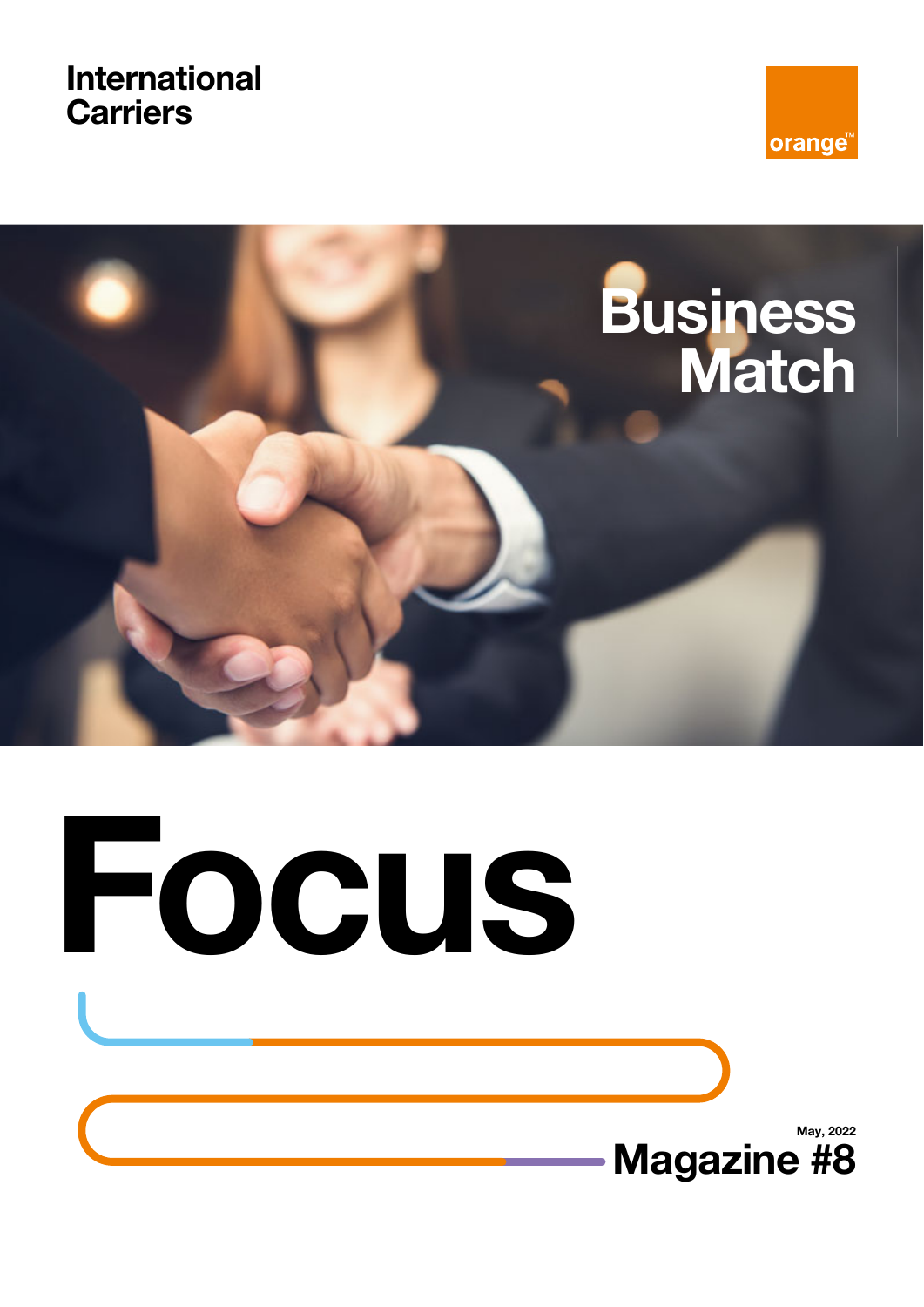## **Orange International your perfect match**



**Emmanuel Rochas** CEO Orange International Carriers

**The importance of tailoring solutions to match our customers' evolving business expectations is something we take very seriously at Orange International Carriers, as we are convinced that it is central to your long-term success. So much so that we have made "business match" one of our key strategic drivers, building our solutions to enable this new way of creating value.**

A perfect business match is a complete and multifaceted endeavor. It must fulfill your overall requirements relating to trust and **security**, reach, **portfolio**, **digitalization**, **support** and intelligent tools now and into the future. No operator is the same, as each one of them tackles different markets, challenges and realities, which results in varied sets of expectations and requirements.

#### **Creating a 360° business match**

You are looking for a full-service partner you can trust and that can offer you **secure solutions** in order to expand your business and that of your customers even further. Orange is one of the leaders in this field with a **25-year track record in information security**, offering a mix of experts, technologies and processes to design the cybersecurity services that support you throughout the entire threat lifecycle.

Then, of course, we understand that you want a partner that provides you with a depth of reach and a service portfolio, which are adapted to your size, the market and locations where you operate, and the types of customers you serve. Our 3-level value proposition (Essential,

Dynamic and Intense), our evolving multi-service packages and **our intelligent network bringing you connectivity** anytime, anywhere, on any device, achieve just that.

Going one step further, we have rolled out digital tools such as our **eCare platform** and **online ordering portal**, which help match your needs, your time for a digital interaction, so that self-serve is at your fingertips. We continue to nurture personalized human interactions and support, through our **20 local offices on 4 continents**, which makes us global with a local touch. Last but not least, we can **meet in person at most international and regional wholesale events**.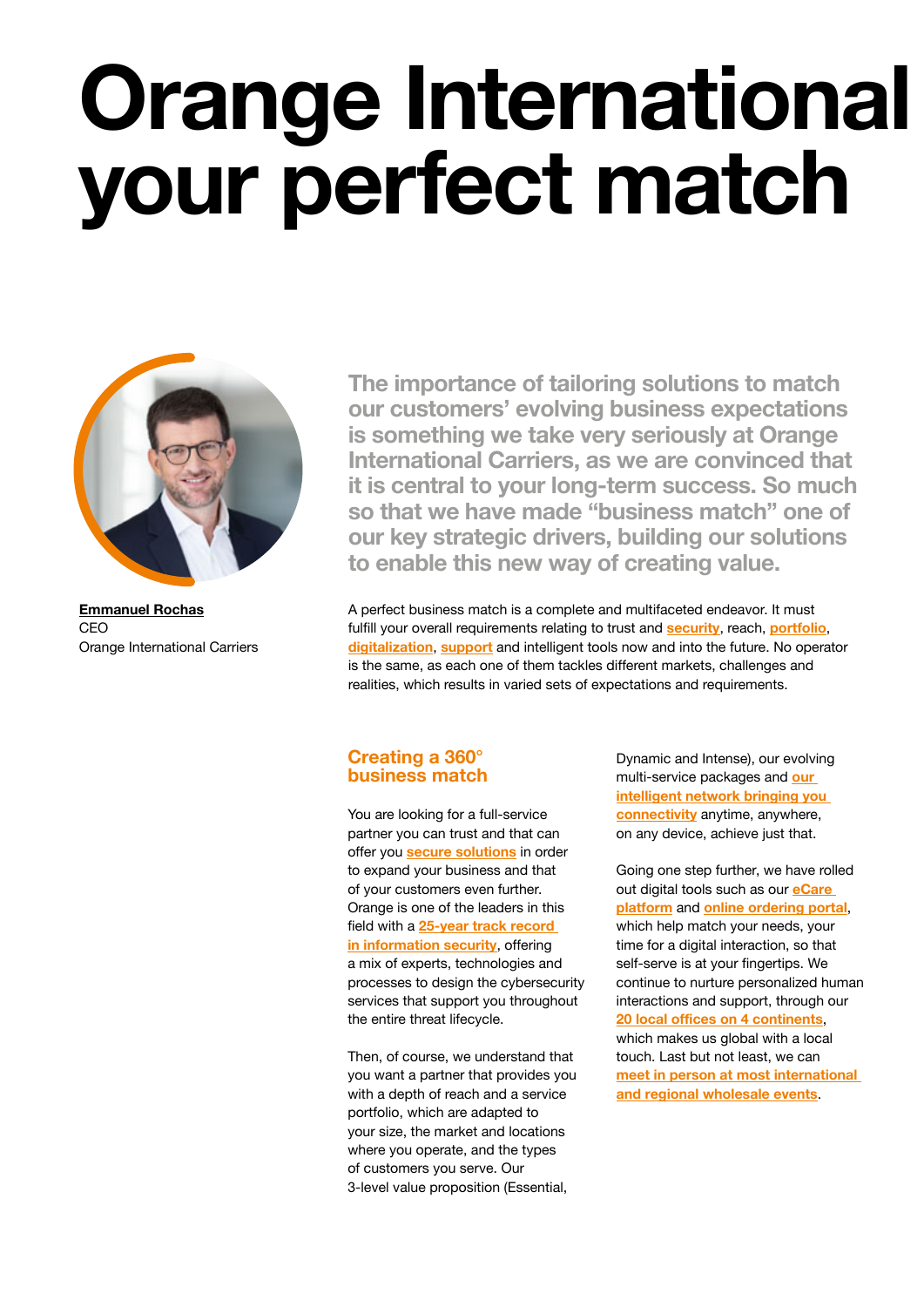# **Carriers:**

#### **Connecting with a solid and long-lasting partner**

Furthermore, we can help you match your own customers' expectations. Through our daily interaction with our **26 Orange retail affiliates and 266 million end-users**, we have a deep understanding of the challenges you face in your respective retail markets, and the complex reality of addressing today's end customers. We can therefore capitalize on that to help you create value for your own customers, as a true partner would. We are one of a handful of carriers able to truly innovate to match future expectations, as we benefit from **Orange's 5,000 research power resources and yearly R&D spending of €643 million**. We can also tap into our innovations around banking, AI and the upcoming meta-world to help us deploy the technology, solutions, and tools of the future.

**Expectations**

Ultimately, Orange is a committed business partner actively promoting a **corporate social responsibility** policy to answer your customers' growing expectations for a smart, secure and sustainable world.

At the end of the day, we must be doing something right, as **90% of our customers say that they would recommend us**. So, the perfect association may not exist, but the perfect business match definitely does - between you and Orange International Carriers.

**Partner**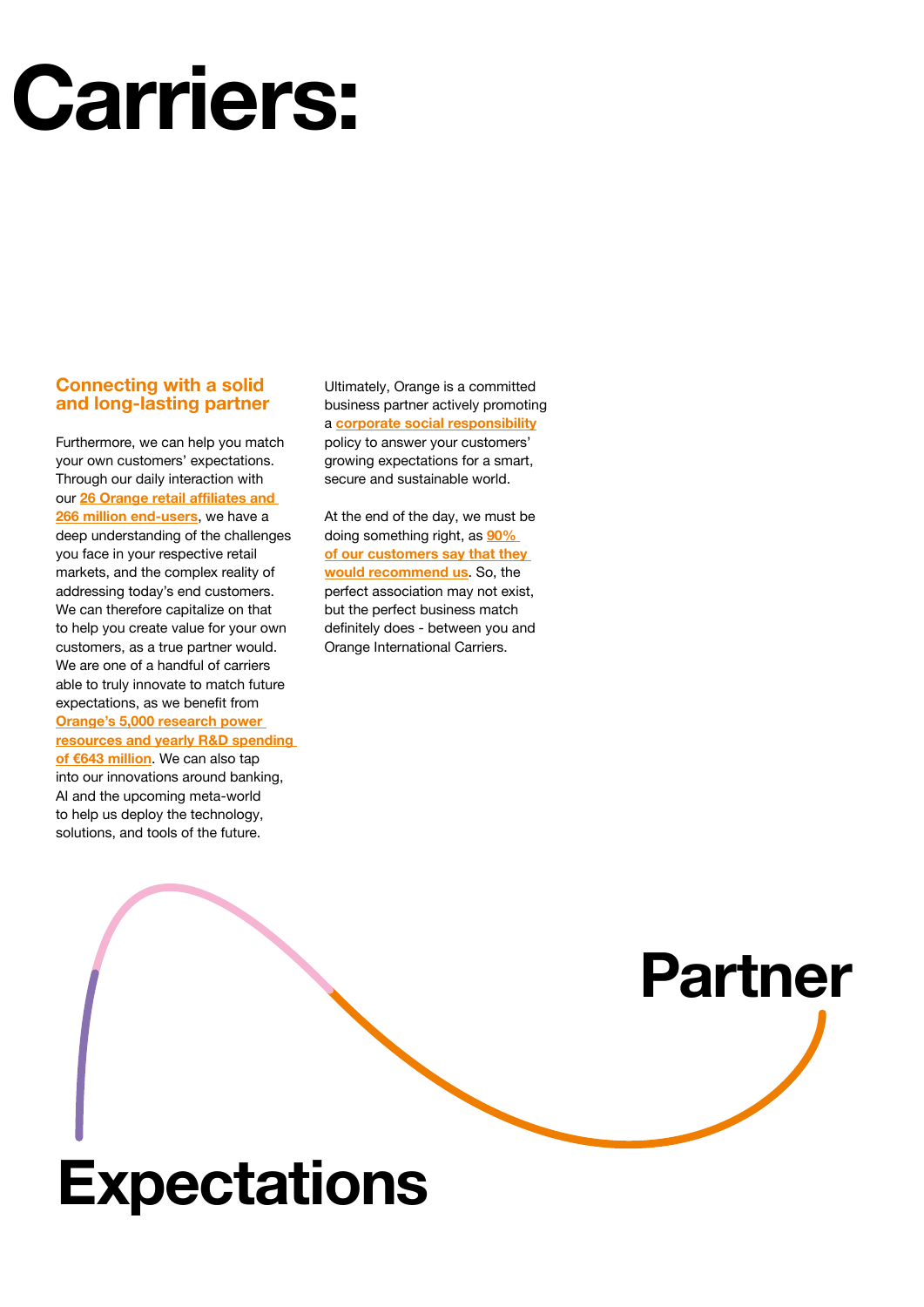### **Matching your business expectations with the Orange Value Offer**

### **Interview**



**Jean-Bernard Willem**  Senior Vice President, Marketing and Business Development, Orange International Carriers

#### **Tell me more about the Orange Value Offer. How does it enhance your customers' experience?**

Throughout 2020 and 2021, we completely restructured and simplified our **portfolio of solutions** so that it reflects the specific requirements of each customer segment we address. Our objective was also to transform our offers so that they could be easily promoted using our digital platform, while providing stable pricing and a single interface. This evolution embraces our overall portfolio of services such as **voice**, **roaming** and **messaging** (A2P), as well as **IP Transit**, **IPL**, **EVPL** and **CDN**.

Our offers are now arranged into 3 distinct levels: Essential, which is the best of Orange at the best price. Dynamic, which offers our customers high quality services and support. Finally, the third level called Intense, which is dedicated to customers who require 'la crème de la crème' in a single package, reinforced by our highest level of security. Whether to address **Phishing**, **SIMbox** and fraud, or to benefit from our advanced firewall and **DDoS management solutions**.

This customer-centric portfolio evolution was really well received by our customers and prospects, and is a game changer in today's wholesale business.

#### **What else are you planning in order to better match your customers' expectations?**

Alongside this, we developed a better understanding of our customers' lifetime value. This brought to light the huge growth potential of better addressing their multiple requirements. We are therefore in the midst of creating a customer data factory so that we are in a position to anticipate and proactively address their needs.

Through this, we found that there is a growing demand for the creation of tailored multi-service packages. For example, content providers require both connectivity and SMS services, while some mobile operators are looking to outsource their voice, roaming and SMS business.

# **Listening**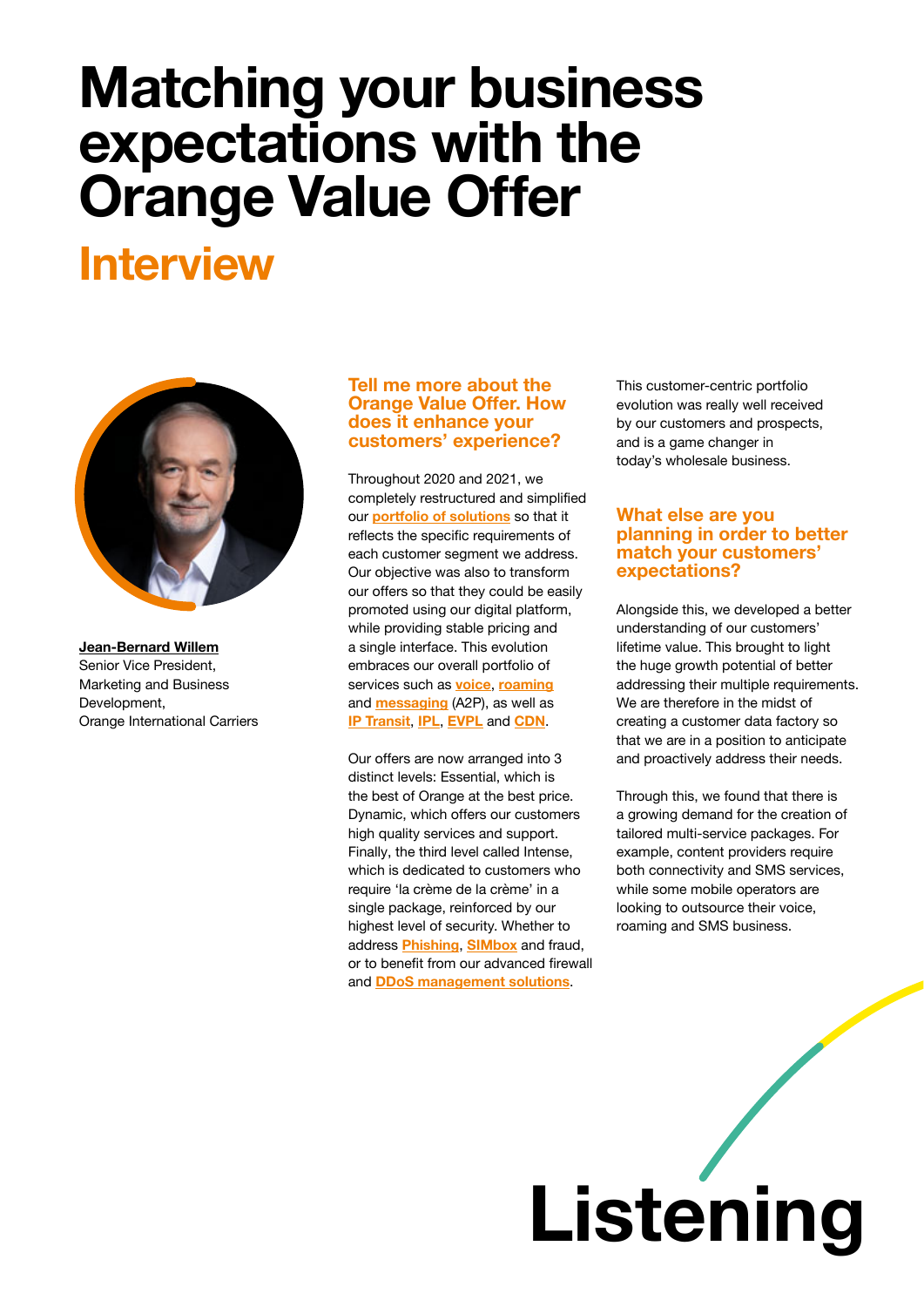# **Responding**

Consequently, last year we launched two special offers. The first one is a **voice and roaming package dedicated to smaller African mobile operators**. The objective here is to help them address the specific prerequisites of the Smart Africa regulation.

The second package is a **360° Check-Up for security**. This enables operators to audit their Voice, SMS and security risks at a very competitive price. The result aims at providing a consolidated report, highlighting the identified weaknesses and giving a full set of associated recommendations to better address these risks and optimize revenue.

#### **How is Orange connecting with future requirements?**

Going forward, we aim to continually readjust our Orange Value Offer to ensure a smooth customer management lifecycle. We constantly tweak and enrich our business proposal by adding new features or removing the ones that are no longer valuable. For example, in order to reflect our customers' changing reality, we recently included new security solutions, as well as different pricing structures.

We will also work on building solutions for **specific customer segments** relying on our current portfolio, which makes it much easier, faster and cost efficient. We can then create tailor-made offerings using different blocks of features or solutions. Last but not least, we will continue to develop our multi-service packages to address specific use cases.

Finally, we know that a growing number of operators are looking to outsource their **international voice**, **roaming** and messaging activities, so they can focus on their core business. In this matter, Orange is one of the few trusted global players who can deliver the best user experience by guaranteeing network security and resilience.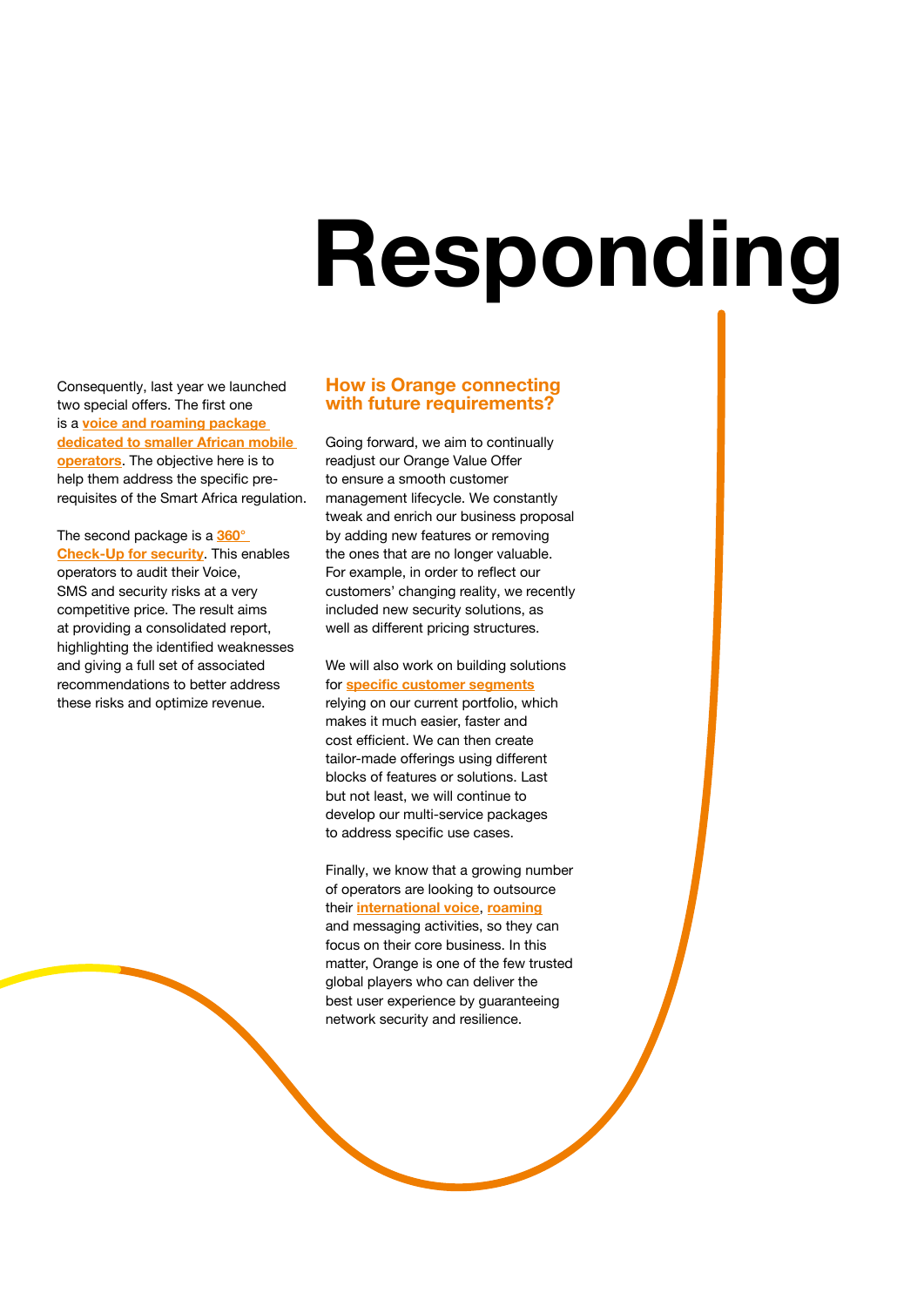### **Roaming Big Data services: the power of business innovation**



**Vicent Biosca Campos** Roaming Big Data Product Manager, Orange International Carriers

> **With Roaming Big Data services, Orange International Carriers goes beyond connectivity by offering you a real marketing tool for your business. By better understanding roamers' behavior, we allow you to better negotiate your wholesale agreements. You can adapt your existing retail plans in order to increase your customers' roaming data usages. These services also identify specific roamers' behaviors or devices for profiling purposes, and detect network malfunctions to reduce revenue loss".**

**Roaming business is experiencing a transformation due to**  regulations around the world, a drop in traffic and revenue. **This is the reason why operators need to reinvent their business in order to make it profitable. Thanks to our Roaming Big Data services, we support you to re-imagine your business model and optimize your roaming revenue.**  You can benefit from a 360° overview of outbound and **inbound roaming to implement an innovative and successful global roaming business strategy. KPIs covering permanent**  roaming, silent roamers, big consumers, M2M traffic are delivered. All this in a flexible and user-friendly way.

#### **Our portfolio of 200 customers proves the success of our Roaming Big Data Services**

The services we provide you with rely on our broad expertise in terms of innovation, Business Intelligence, Big Data technology and analysis. We also take advantage of our unique footprint made up of 26 retail operations to test and build, using a design thinking methodology. This is the perfect match to understand and meet your expectations.



#### **Winner in the Global connectivity category**

**Our Roaming Big Data services have been awarded during the 17th Annual MEFFYS ceremony**, on February 28, in Barcelona. Winner in the "Global connectivity" category, Orange International Carriers has been recognized as the Best innovative solution allowing mobile operators to reinvent their business model and optimize their roaming revenue. The MEFFYS celebrate innovation, creativity and ingenuity in the Mobile Ecosystem, applauding the companies that have made a difference in 2021 across MEFs core ecosystems.

#### **Hear from our expert**

**Expertise**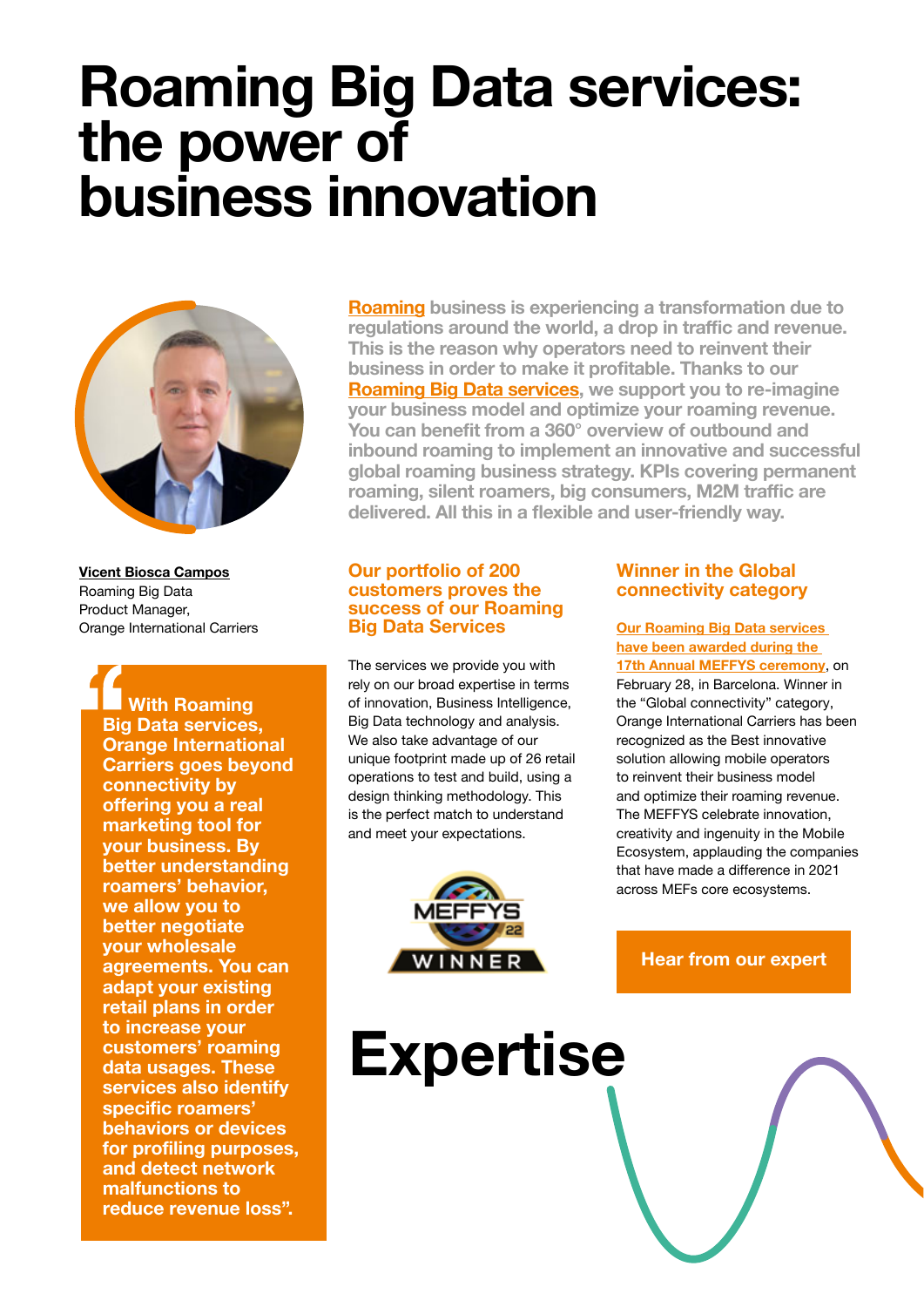## **International toll-free voice services: click and buy!**

**High quality international voice services are essential in a continuously evolving and customer-driven business market. On top of that, delivering speed is becoming key. With our Call Collect Numbers, you can order directly from our website and get instant delivery for French numbers.** 

#### **All services are digital and available online on our website**

International and Universal Toll Free Services (ITFS/UIFS) are both completely free of charge for callers and Direct Inward Dialing (DID) is a Cloud service, with costs shared between the caller and the company.

#### **Enhanced delivery time**

It is now even easier to get our ITFS/UIFS French numbers as they can be delivered automatically in a matter of minutes! The other services are delivered in 3 business days on average. As for DID numbers, we also provide a digital journey in order to facilitate your order.

#### **A growing portfolio of 90 countries on every continent**

You can rely on our long-standing expertise, the level of the Orange guarantee in terms of QoS and the security we provide. With 26 retail operations and additional bilateral agreements, we grant you extended network reach, whether landline or mobile.

#### **Order Online**

## **Matching Orange A2P SMS with your business needs**

#### **Helping our Partners reach our 900+ destinations!**

We support our Partners multinationals, aggregators and hub carriers - around the world, helping them with fast and easy deployment. We allow them to **send SMS** to the **entire Orange footprint** taking advantage of 100+ direct routes and 40 secured destinations. We also have a strong presence in Europe, Africa and the Middle East with a specific focus on France. And of course, prices are updated on a weekly basis to avoid issues and to fit as close as possible with market trends. More than 120 partners already trust us!

#### **Securing MNOs' business by monetizing SMS A2P traffic**

If you are an MNO, we propose an innovative anti-fraud filter directly implemented in our **A2P platform** in order to clean all our traffic sent to you. In addition, we can help you secure your business with our **SMS Protect Firewall by preventing fraud, including bypass fraud**, on your network. Orange International Carriers can manage the whole service if needed.

#### **Trust is key when it comes to successful business**

By interacting with you on a day-today basis, we perfectly understand your needs and we adapt our offers to fit your specific requirements. Mutual trust is key when it comes to successful business.

#### **Learn more**

## **Business**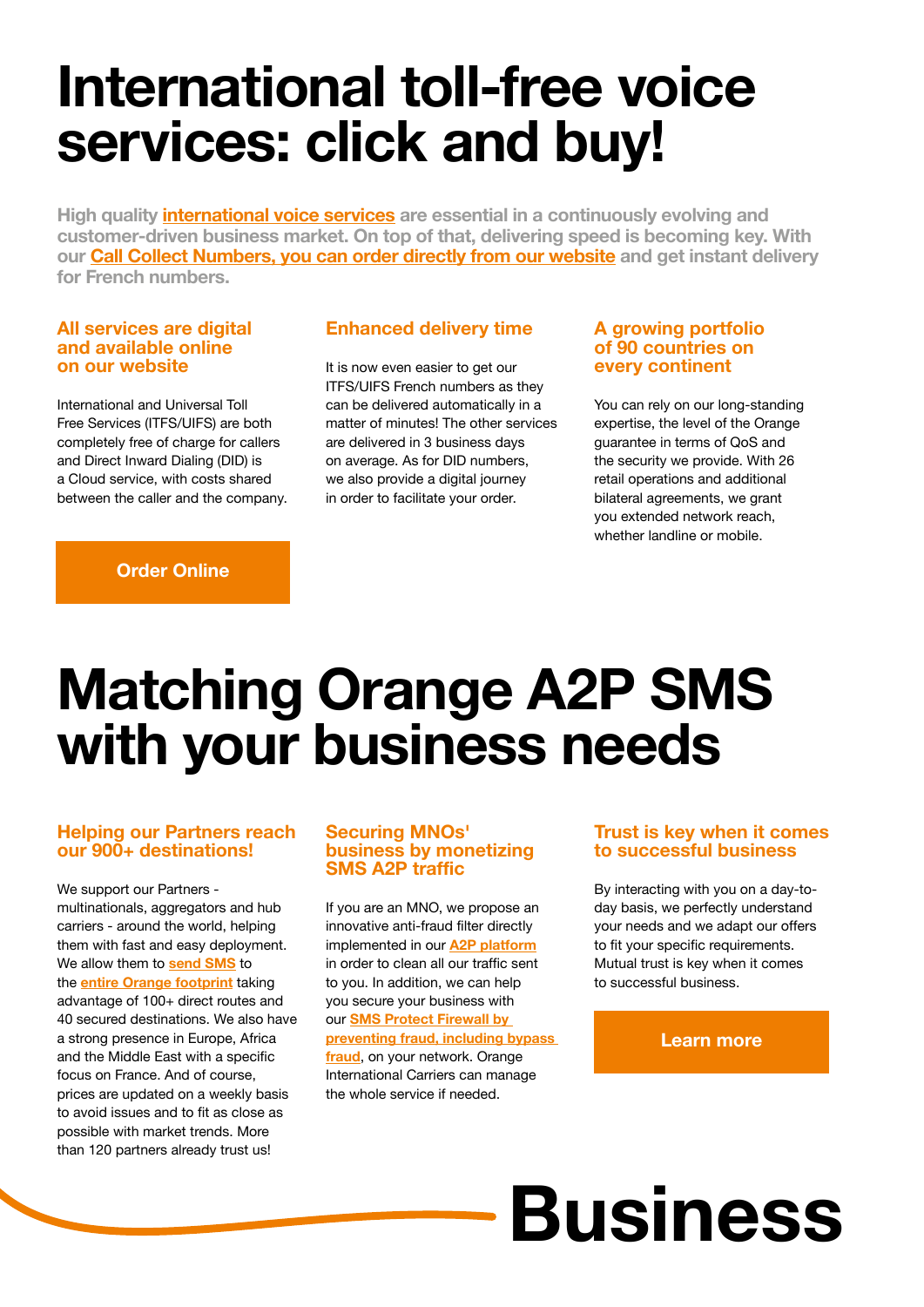### **Reaching 350+ data centers with an end-to-end service**

**With our EVPL (Ethernet Virtual Private Line) service, we can provide you with an e-line service over the Orange MPLS network. This point-to-point Example 2** Figure 1: Circuit is a scalable and flexible solution available **from 2 Mbps up to 10 Gbps, for your customers or your own needs. It is also possible to increase capacity without service interruption, so we can meet all your requirements.** 

#### **A wider reach and a unique geographic position**

Thanks to **our presence in 350+ locations**, we can offer you extended coverage with outstanding geographic reach in Africa, Europe, the Middle East, Asia and the Americas. Intra-Africa connectivity is now available with data centers reachable directly from any point on the continent thanks to our growing coverage. You can then rely on Orange International Carriers' expertise with native protection of your Ethernet connectivity based on our MPLS backbone redundancy.

#### **Connecting you to Cloud services**

Because your customers need reliable connectivity and high quality of service when using critical applications hosted in the Cloud,

we have linked our EVPL network to leading Cloud service providers. EVPL sets up a dedicated private connection between your customers' sites worldwide and Cloud service providers, with a high-performance and low RTD connectivity solution.

#### **Easy to order with 24/7 Orange supervision**

Prices are simple and standardized, **immediately available online on our eCare portal**. Firstly we verify the feasibility of your order. Then, we offer you a unique point of contact within Orange to process and set up your EVPL access. Three distinct levels of service are available - Essential, Dynamic, Intense - each one providing a different type of SLA. Last but not least, **Orange local experts supervise the service on a 24/7 basis**.

**Learn more**

### **Connectivity**

**Reach**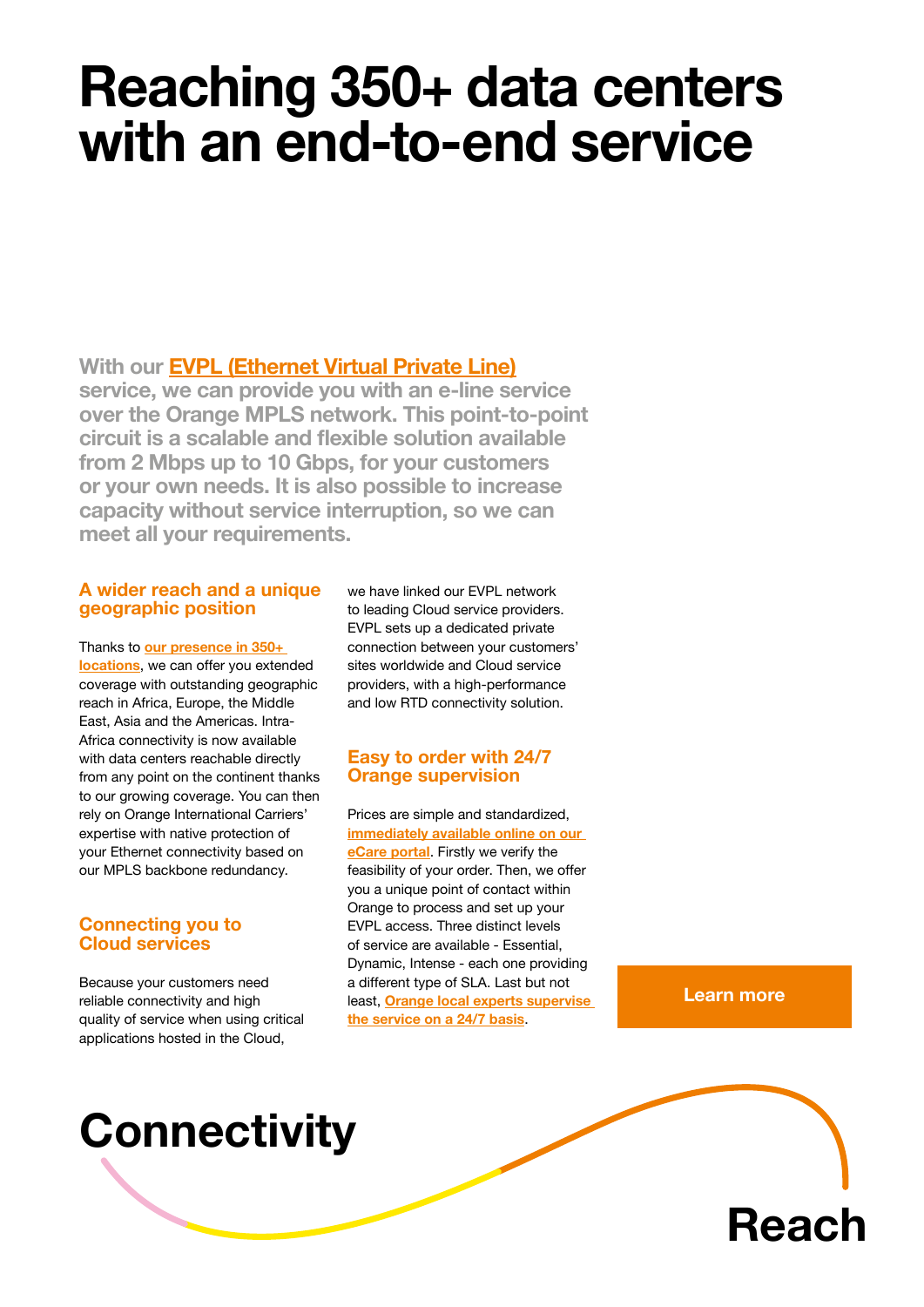## **The Orange online network map at your fingertips**

Connectivity is definitely the cornerstone of our **society. That's why we are excited to present our newly updated online network map with**  a completely different design. Most of the **functionalities available up until now have been improved and the graphic design is even more user friendly.** 

#### **Instant network discovery**

You get instant visibility of the worldwide network options we provide: submarine cables, terrestrial fiber optic connectivity and different types of PoPs. Simply select your criteria and a map displaying PoPs and routes will be automatically generated using the filters you have chosen. A legend at the bottom left of the window allows you to change your criteria and indicates precisely what is displayed. Should you need them, printing options will be available soon.

#### **Network performance is now measurable**

You can measure our network performance for **IP Transit** (AS5511) or **IPX Service** (AS 2300) using our dedicated Looking Glass tool. If you decide to use it on our **eCare portal**, you can also assess the level of use of your links via the monitoring functions we provide.

#### **Discover our network**

#### **An easy way to see where we are**

You can use our online map to easily find out where our regional offices are located and where we can meet in person, at most international and regional wholesale events.

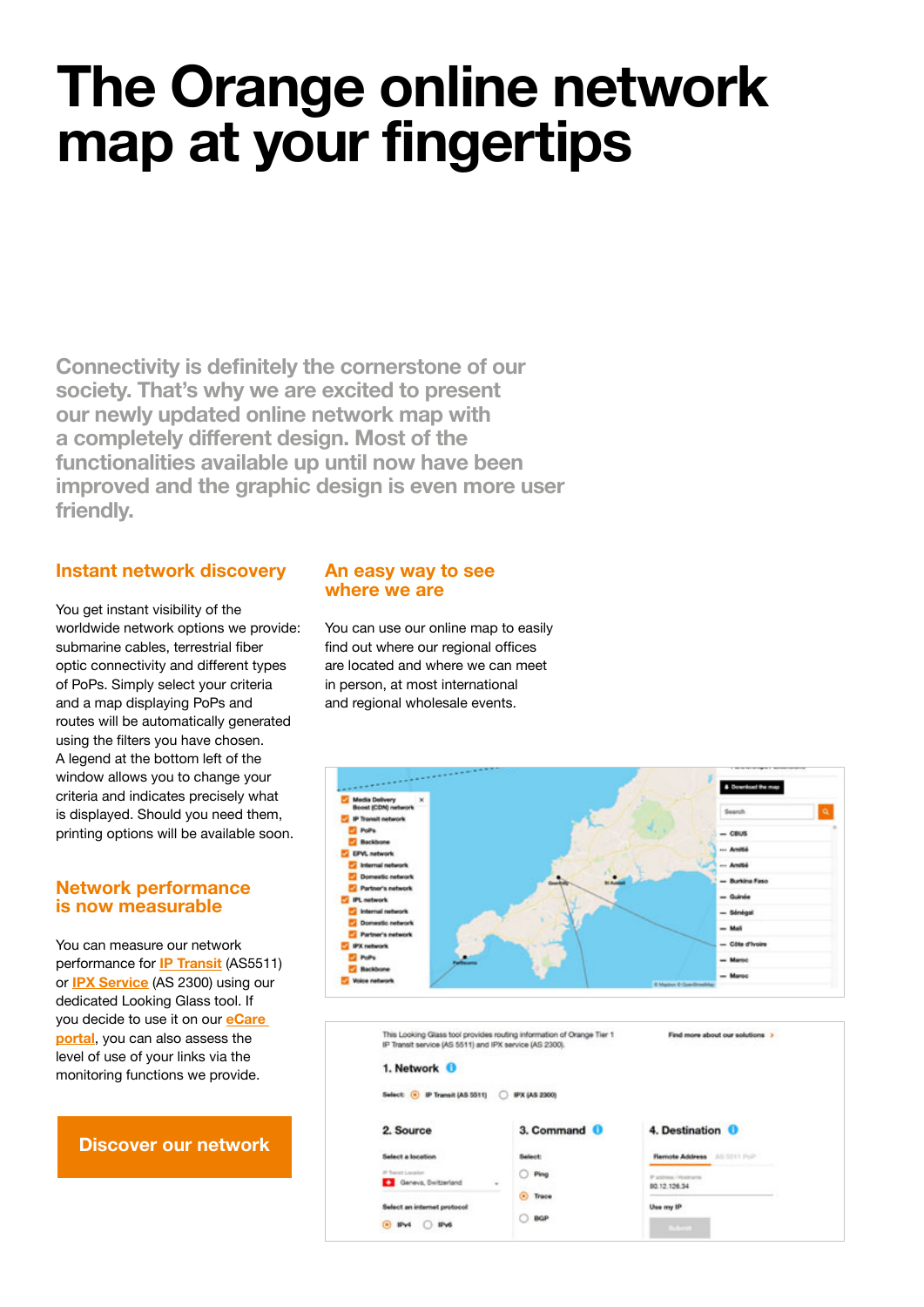### **"Orange International Carriers, a very strong wholesale player" - GlobalData**

Orange International Carriers has been rated "Very Strong" by GlobalData in their latest company assessment. The report confirms that we offer our customers strong and expanding network capabilities. It also praises our global footprint with specific regional strengths in parts of Africa, the Middle East and Europe. Besides, it highlights our close affiliation with the Orange Group, which has led to compelling and innovative products, putting us in a position to deliver competitive prices and technically strong solutions.

This semester more particularly, we are very proud to have climbed an additional step, recognizing the improvement of our market Vision and Strategy, alongside our positioning on Momentum / Stability, Innovation and Product portfolio.

**Discover the report**

**Orange International Carriers continues to focus on its network, differentiating through 5G, security and the customer experience to stand out in wholesale".** 

**GlobalData**

**GlobalData provides data, an expert vision and innovative solutions to the world's largest industries. The Company Assessment report is a detailed analysis of individual companies in the wholesale space. It includes an analysis of the company, breaking down and scoring its offering based on six main areas. As part of this report, GlobalData includes some analysis of any challenges or threats the company may be facing, as well as recommendations.** 



### **SolobalData.**

Overall Vision/Strategy Momentum & Stability Innovation Product Portfolio Go-To-Market Service & Support Vulnerable | Competitive | Strong | Very Strong | Lead Jan 18 2022

Source: © 2022 GlobalData.

### **Achievements**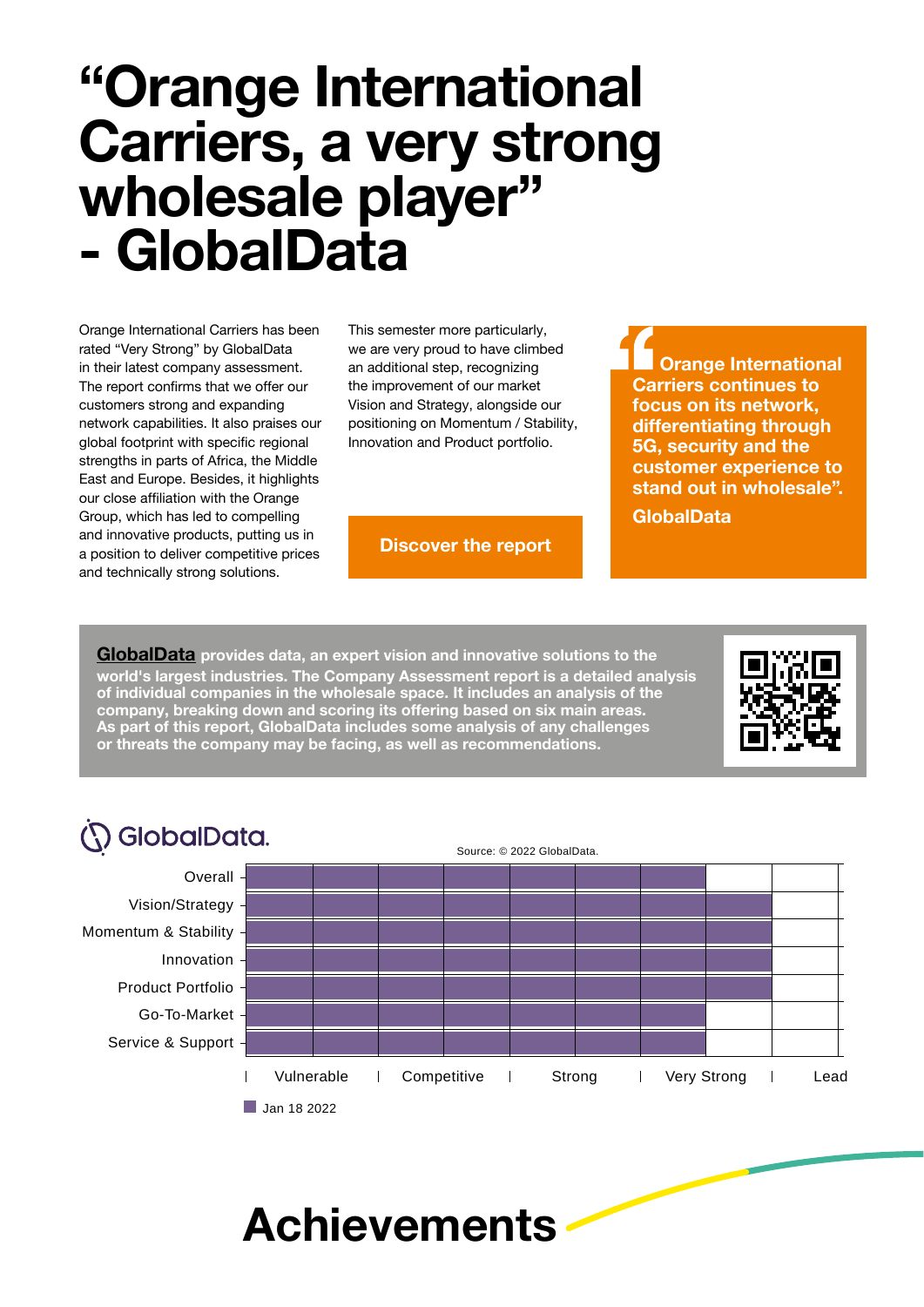### **Orange International Carriers Profiles: Anne Morel**

#### **Breaking down barriers across the business**

As SVP Global Carrier Sales, Anne oversees the global sales strategy and business development of wholesale services. Anne is leading her team to continue developing Orange International Carriers' business beyond market growth, adding a hundred new accounts in **Data**, Mobile and **Security solutions**, and further strengthening **Orange's positioning on CDN**. The team also signed very bold deals on outsourcing and new **submarine cables**. This past year, Anne grew the team further, adding new talents and opening new offices in Latin America, Asia and Africa.

Since joining Orange International Carriers, Anne has actively contributed to its growth and transformation into one of the industry's world leaders. Bringing and keeping the right set of skills in her team to deliver on promises to customers around the world is also one of Anne's key goals and achievements.

What inspires her every morning? "The innovation of our industry, the strength and quality of our partnerships with customers worldwide and being part of an incredibly creative and culturally diverse team".

#### **Orange Diversity and Inclusion ambassador**

Anne is concurrently a **Diversity and Inclusion Ambassador** for Orange International Carriers, encouraging diversity in all its forms. "Diversity – whether it is gender balance or another type of diversity in the workplace – is critical to the success and the profitability of companies. This leads to different ways of thinking, better problem solving and also better talent recruitment and retention", she commented.



**Anne Morel**  Senior Vice President Global Carriers Sales Orange International Carriers